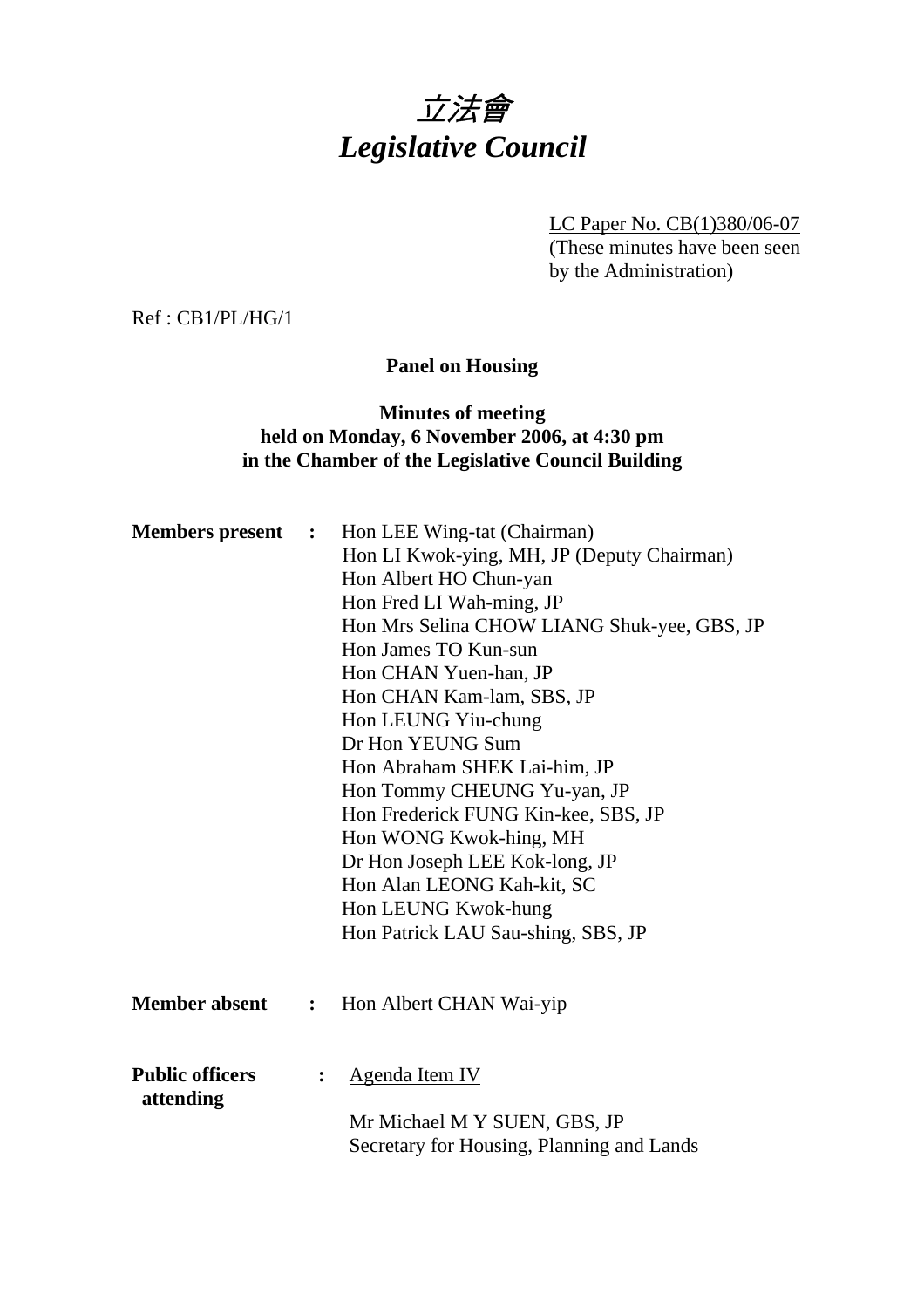|                              | $-2-$                                                                                              |  |  |  |
|------------------------------|----------------------------------------------------------------------------------------------------|--|--|--|
|                              | Mr Thomas C Y CHAN, JP<br>Permanent Secretary for Housing, Planning and Lands<br>(Housing)         |  |  |  |
|                              | Miss Mary CHOW Shuk-ching, JP<br>Deputy Secretary for Housing, Planning and Lands<br>(Housing)     |  |  |  |
|                              | Mr Carlson CHAN<br><b>Assistant Director (Strategic Planning)</b><br><b>Housing Department</b>     |  |  |  |
|                              | Agenda item V                                                                                      |  |  |  |
|                              | Mr LAU Kai-hung, JP<br>Deputy Director (Estate Management)<br><b>Housing Department</b>            |  |  |  |
|                              | Mrs Janet TSANG<br><b>Chief Manager/Management (Support Services)</b><br><b>Housing Department</b> |  |  |  |
| <b>Clerk in attendance :</b> | Ms Connie SZETO<br>Chief Council Secretary (1)6                                                    |  |  |  |
| <b>Staff in attendance</b>   | : Ms Annette LAM<br>Senior Council Secretary (1)3                                                  |  |  |  |
|                              | Ms Sarah YUEN<br>Senior Council Secretary (1)6                                                     |  |  |  |
|                              | Ms Michelle NIEN<br>Legislative Assistant (1)9                                                     |  |  |  |
|                              |                                                                                                    |  |  |  |

#### Action

# **I Confirmation of minutes**

(LC Paper No. CB(1)158/06-07 -- Minutes of meeting on 12 October 2006)

The minutes of the meeting held on 12 October 2006 were confirmed.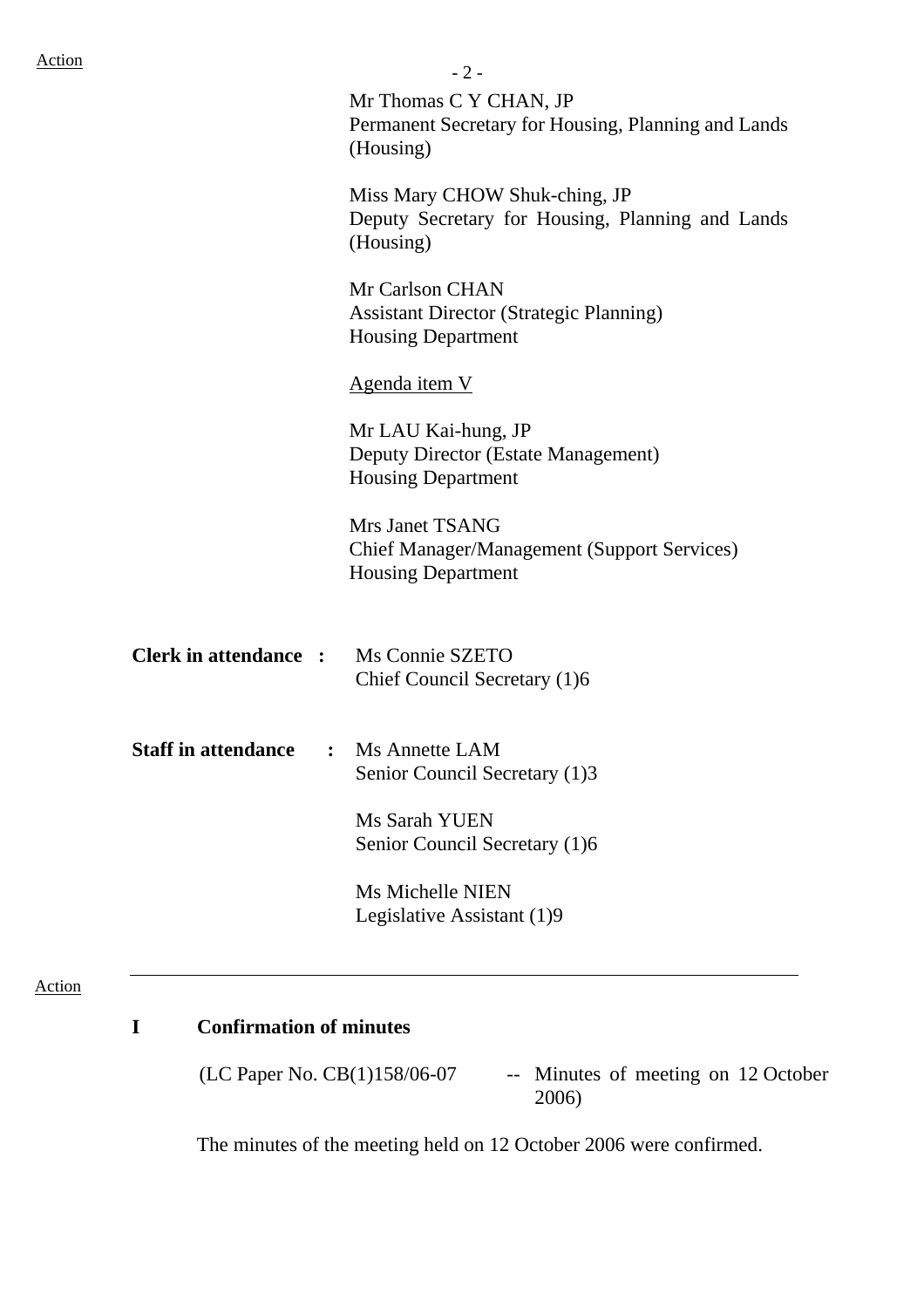# **II Information papers issued since the meeting held on 3 July 2006**

2. Members noted that the following information papers had been issued since the meeting held on 3 July 2006:

| (a) LC Paper No. $CB(1)$ |                                    | -- Letter from The Conservancy       |
|--------------------------|------------------------------------|--------------------------------------|
| 213/06-07                |                                    | subject of<br>Association on the     |
|                          |                                    | "Illumination levels of public       |
|                          |                                    | housing<br>estates"<br>the<br>and    |
|                          |                                    | Administration's response thereto;   |
| (b) LC Paper No. $CB(1)$ |                                    | Booklet<br>on General Housing        |
| 2117/05-06               |                                    | Policies;                            |
| (c) LC Paper No. $CB(1)$ |                                    | Referral from the Complaints         |
| 1922/05-06(01)           |                                    | Division of the LegCo Secretariat on |
|                          |                                    | concerns raised at the meeting of    |
|                          |                                    | LegCo Members with the Society       |
|                          |                                    | for Community Organization on 12     |
|                          |                                    | May 2006 about the quota and         |
|                          |                                    | points system for Waiting List       |
|                          |                                    | non-elderly one-person applicants    |
|                          |                                    | implemented in 2005;                 |
| (d) LC Paper No. $CB(1)$ | $\mathbb{H}^{\mathbb{H}^{\times}}$ | Referral from LegCo Members and      |
| 1922/05-06(02)           |                                    | the Administration's response on     |
|                          |                                    | concerns raised at the meeting with  |
|                          |                                    | Tong District Council<br>Kwun        |
|                          |                                    | (KTDC) members on 2 March 2006       |
|                          |                                    | regarding the redevelopment of       |

(e) LC Paper No. CB(1) 1922/05-06(03)

Lower Ngau Tau Kok Estate; and -- Referral from LegCo Members and the Administration's response on concerns raised at the meeting with KTDC members on 2 March 2006 regarding rehousing of occupants of illegal building structures.

#### **III Items for discussion at the next meeting**

| (LC Paper No. $CB(1)212/06-07(01)$ -- List of outstanding items for |                               |
|---------------------------------------------------------------------|-------------------------------|
|                                                                     | discussion                    |
| LC Paper No. $CB(1)212/06-07(02)$                                   | -- List of follow-up actions) |

3. Members agreed to discuss the following items proposed by the Administration at the next regular meeting to be held on Monday, 4 December 2006: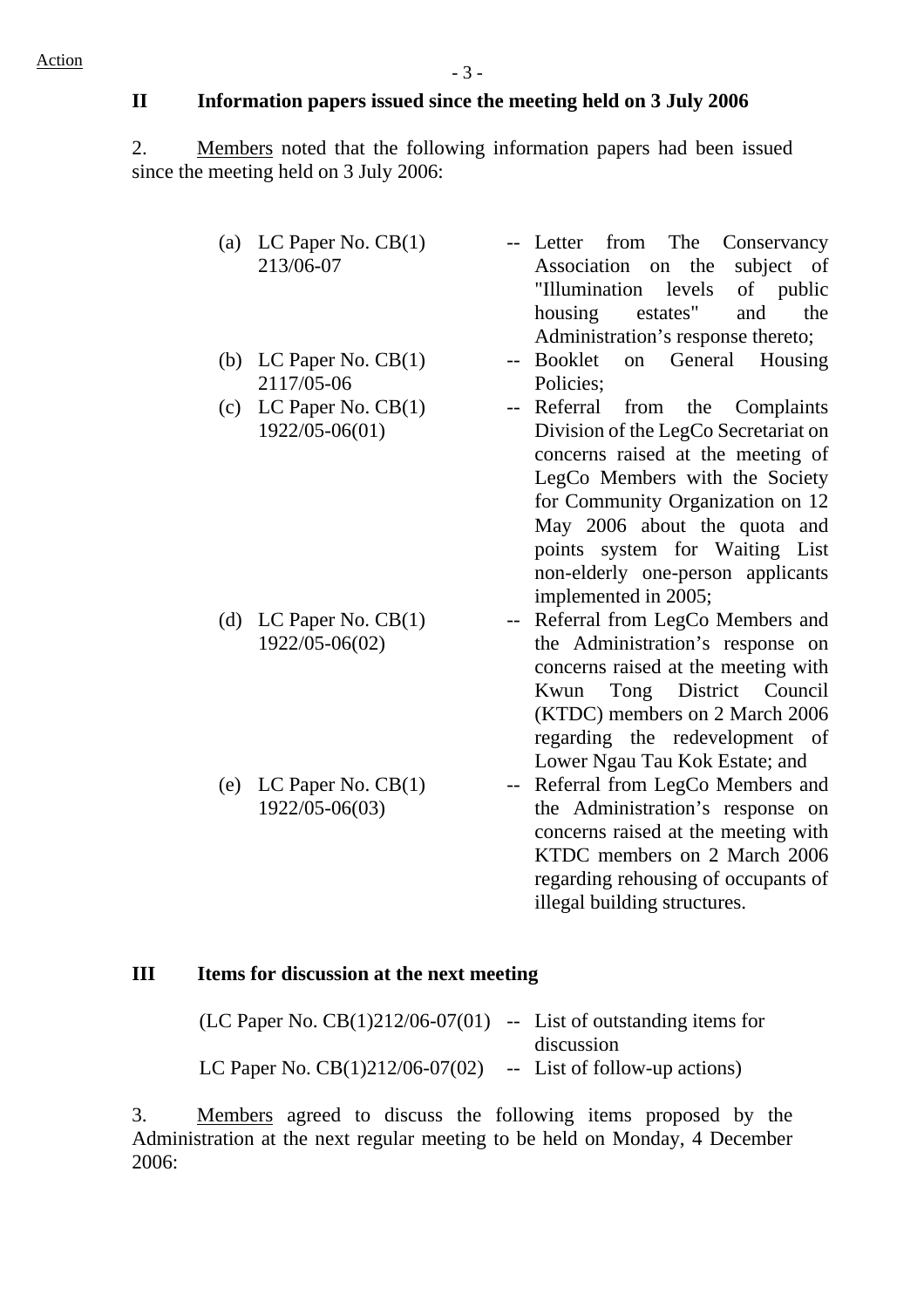- (a) Report on the review of domestic rent policy for public housing; and
- (b) Arrangements for the disposal of surplus Home Ownership Scheme flats.

4. On item (a), members noted that the Administration would brief members on the findings and recommendations of the Housing Authority (HA)'s review of domestic rent policy for public housing. As regards item (b), the Administration would brief members on the detailed arrangements for selling the surplus Home Ownership Scheme flats, which would be rolled out in early 2007.

5. Members noted Dr YEUNG Sum's letter of 3 November 2006 tabled at the meeting, which suggested that the Panel should discuss the subject of arrangements for selling first-hand residential units (the suggested subject). Dr YEUNG pointed out that there had been public concerns recently about malpractices of some developers and estate agency practitioners in selling first-hand residential properties, including the failure to provide potential buyers with accurate and sufficient information on the properties in a timely manner, arranging presale of properties with estimated completion period of over five years, and alleged practice of some estate agency practitioners to submit cheques of their own in flat ballots in order to boost the popularity of the properties. Dr YEUNG expressed concern about protection of interests of property buyers and the impact on the property market, and suggested that the Panel should discuss measures taken and to be taken to tackle the associated problems.

6. The Chairman said that at the Panel meeting on 12 October 2006, he had already proposed to discuss related issues, including the new measures to be implemented by the Real Estate Developers Association of Hong Kong (REDA) to improve the self-regulatory regime of developers for selling uncompleted residential units, and new guidelines that the Estate Agents Authority (EAA) had put in place for practitioners involved in first sales of residential properties. He opined that the suggested subject could be discussed in conjunction with his proposed item, and suggested that the Administration be invited to brief the Panel on the relevant details and to discuss other possible measures for enhancing transparency in the first-hand property market and protection for buyers. In view that two discussion items had already been scheduled for the regular meeting on 4 December 2006, he proposed that a special meeting be scheduled for the discussion of the suggested subject and the item on "Problems encountered in proposed public housing development", which was proposed by Mr CHAN Kam-lam at the Panel meeting on 12 October 2006.

7. Mrs Selina CHOW opined that unless there was urgency to discuss the suggested subject and Mr CHAN Kam-lam's proposed item, she did not see the need for the Panel to hold a special meeting for these two items.

8. In response, the Chairman pointed out that as REDA's new measures would be implemented very soon, it might be too late to discuss them in January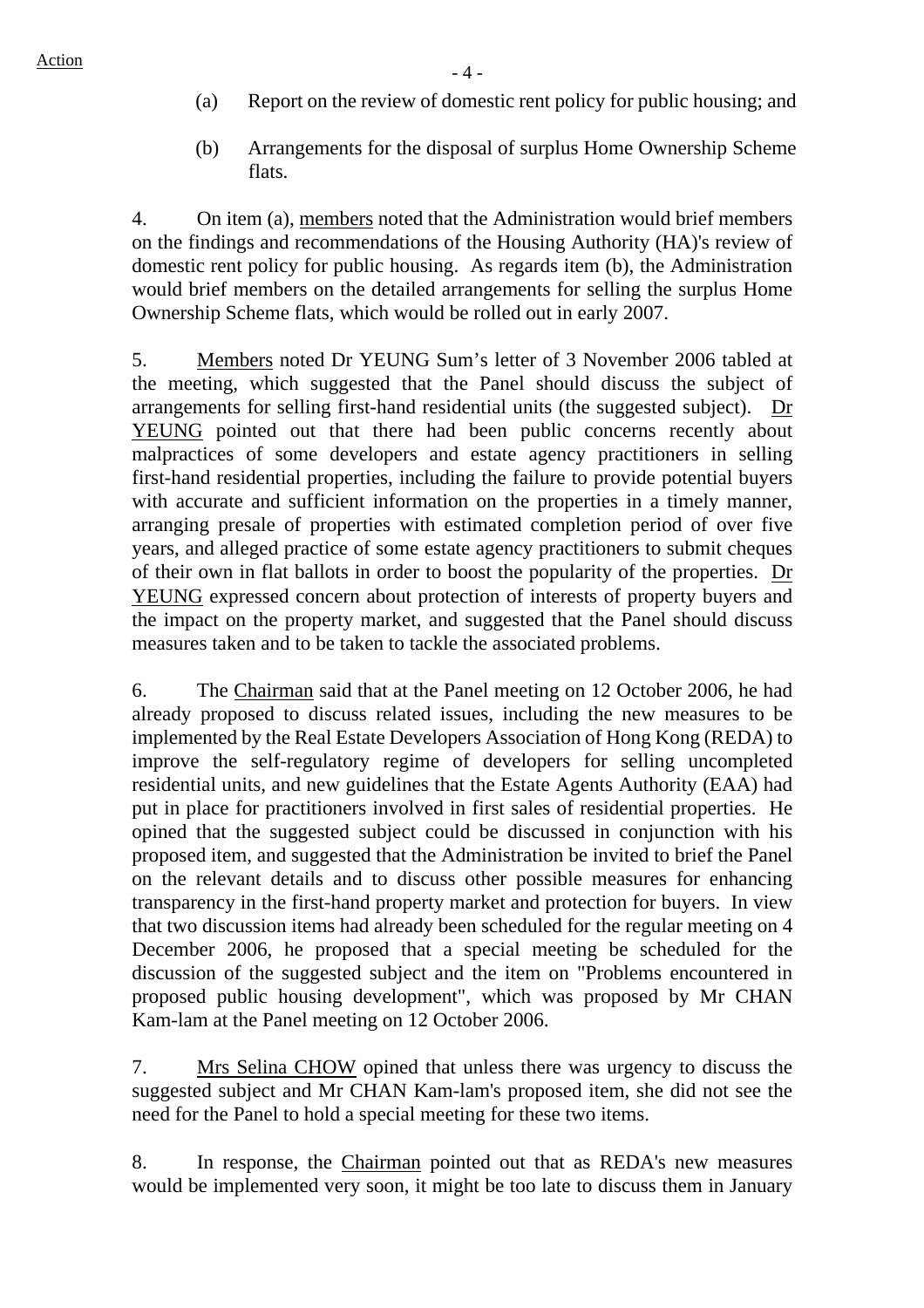2007. Dr YEUNG Sum also pointed out that in consideration of growing public concerns about the malpractices in the sale of first-hand residential properties lately, and the Consumer Council (CC)'s recent proposals in this regard, there was a need to examine the suggested subject early to enhance protection for property buyers. Mr Fred LI concurred with the Chairman and Dr YEUNG Sum on the need to discuss the suggested subject as soon as practicable, and opined that REDA, EAA and CC should also be invited to join discussion on the item.

9. While sharing the view that the Panel should discuss the suggested subject early, Mr CHAN Kam-lam concurred that special meetings should be scheduled for genuinely urgent matters. In anticipation that the item on "Report on the review of domestic rent policy for public housing" might not take up much discussion time, he proposed that the suggested subject be placed on the agenda of the December meeting as the third discussion item, and that the item on "Problems encountered in proposed public housing development" be discussed in a future meeting.

10. The Chairman, however, highlighted members' concern about the review of domestic rent policy (the Review), and considered it undesirable to schedule three discussion items for the regular meeting in December. Dr YEUNG Sum shared his view, and pointed out that many concerns and questions about the Review had yet to be addressed. As such, he suggested that consideration be given to extending the regular meeting in December to cater for the discussion of three discussion items. After further deliberation, members agreed that the regular meeting on 4 December 2006 be held from 2:30 pm to 6:00 pm to discuss the suggested subject and the two items in paragraph 3 above.

#### **IV Review of Domestic Rent Policy**

| (LC Paper No. $CB(1)144/06-07(01)$ )                                    | -- The Administration's response to |
|-------------------------------------------------------------------------|-------------------------------------|
|                                                                         | issues relating to the Review of    |
|                                                                         | Domestic Rent Policy raised at the  |
|                                                                         | special meeting on 26 September     |
|                                                                         | 2006                                |
| LC Paper No. $CB(1)2241/05-06(01)$ -- Information paper provided by the |                                     |
|                                                                         | Administration for the special      |
|                                                                         | meeting on 26 September 2006        |
| LC Paper No. $CB(1)2241/05-06(02)$                                      | -- Updated Background brief on      |
|                                                                         | "review of rent policy of public    |
|                                                                         | rental housing" prepared by the     |
|                                                                         | Legislative Council Secretariat     |
| LC Paper No. CB(1)1045/05-06                                            | -- Consultation Paper on Review of  |
|                                                                         | Domestic Rent Policy and its        |
|                                                                         | <b>Executive Summary</b>            |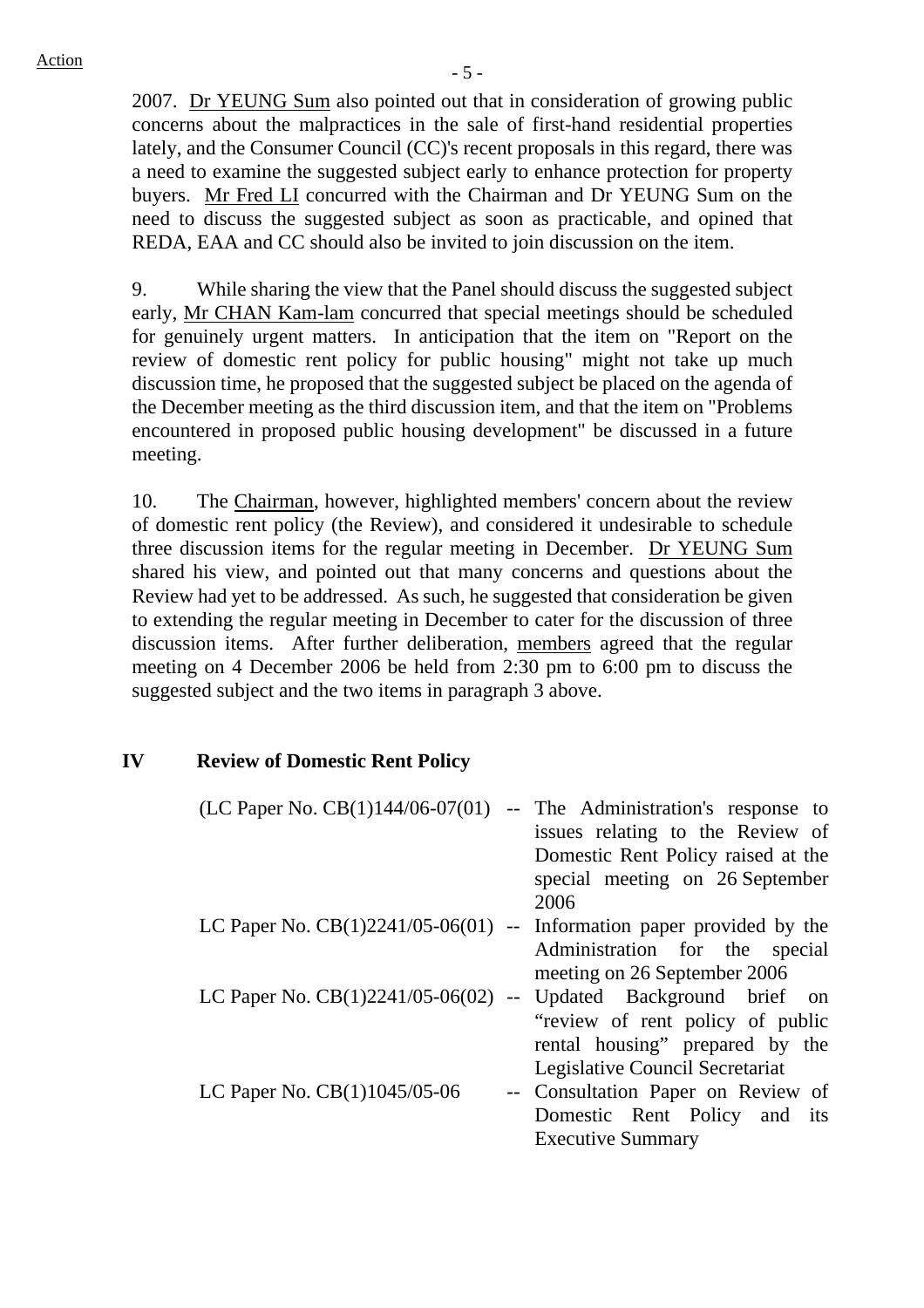| LC Paper No. $CB(1)1060/05-06(03)$ -- Information paper provided by the | Administration for the meeting on<br>17 March 2006                                                   |
|-------------------------------------------------------------------------|------------------------------------------------------------------------------------------------------|
| LC Paper No. $CB(1)1571/05-06(01)$ -- Summary of views presented to the | Panel prepared by the Legislative                                                                    |
| LC Paper No. $CB(1)1571/05-06(02)$ -- Administration's response to the  | <b>Council Secretariat</b><br>summary of views presented to the<br>Panel prepared by the Legislative |
|                                                                         | Council Secretariat)                                                                                 |

#### Briefing by the Administration

11. At the Chairman's invitation, the Secretary for Housing, Planning and Lands (SHPL) briefed members on the latest developments of the Review as follows:

- (a) At the request of members, the Administration had already provided the details of the operation of the proposed income-based rent adjustment mechanism for public rental housing (PRH) and information on recommendations of the Ad Hoc Committee on Review of Domestic Rent Policy (CDRP) to address concerns raised at the special meeting on 26 September 2006;
- (b) CDRP had held a meeting on 1 November 2006 to examine its draft report. It aimed to submit the report with its final recommendations to HA for approval before the end of November 2006. Subject to HA's approval of CDRP's report, the Administration would brief the Panel on the matter; and
- (c) In recognition of the need to introduce legislative amendments to the Housing Ordinance (HO) (Cap.283) early to replace the statutory10% median rent-to-income ratio (MRIR) cap with a clear, objective and flexible rent adjustment mechanism, the Administration was working towards introducing the relevant amendment bill (the amendment bill) to the Legislative Council (LegCo) in the first quarter of 2007.

#### Discussion

#### *Likely extent of rent reduction*

12. Referring to media reports that HA was contemplating, as a result of the Review, the introduction of 11.6% rent reduction and rent wavier of one month, Mr WONG Kwok-hing sought confirmation from SHPL on the matter. response, SHPL said that the above were amongst the many proposals examined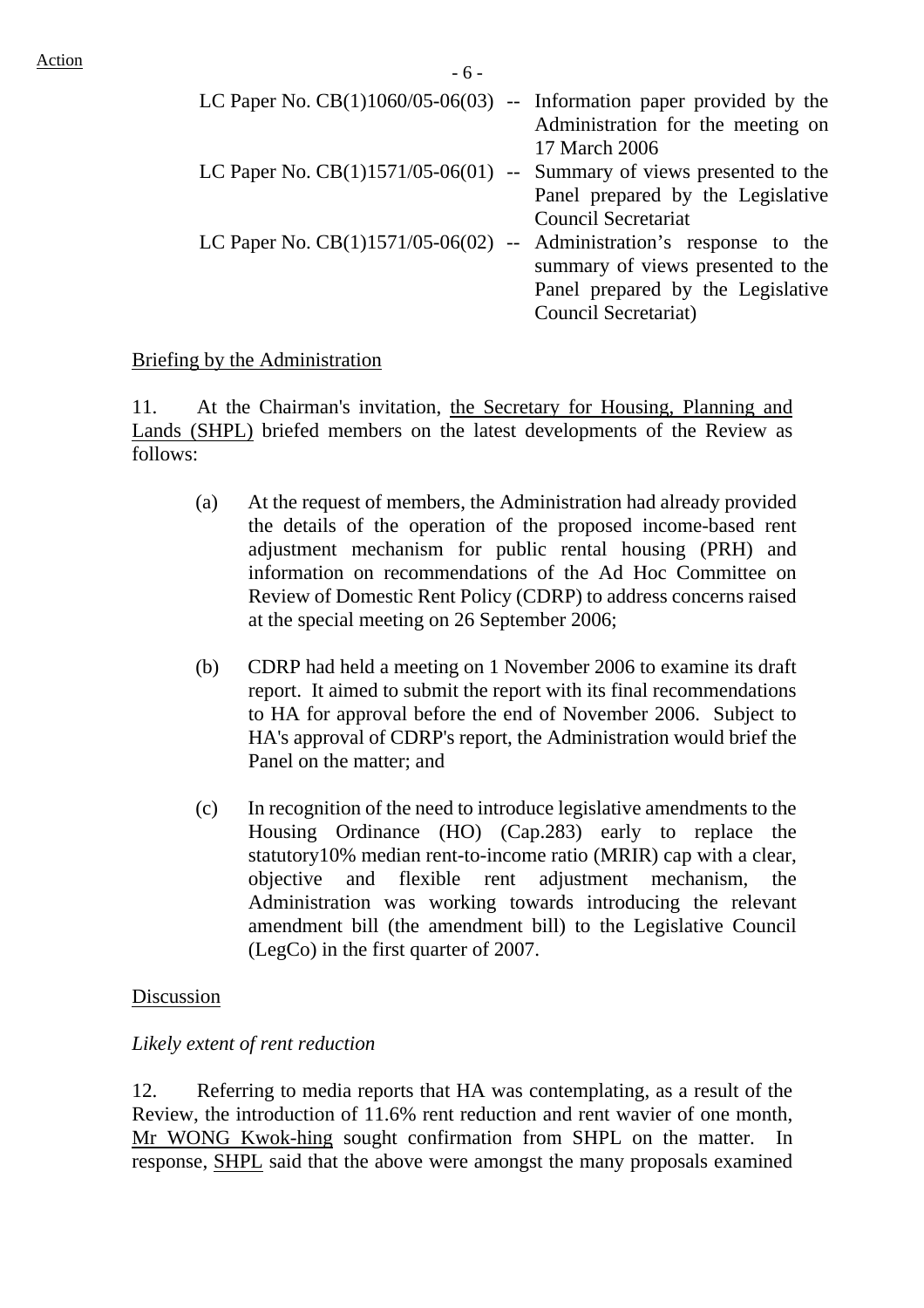and considered by CDRP at the meeting on 1 November 2006. As CDRP was still finalizing its recommendations, HA had yet to decide on the way forward.

13. Mr WONG Kwok-hing further enquired whether the above proposals represented the majority views of HA, how the proposed 11.6% rent reduction had been worked out, and whether the proposed rent reduction could compensate tenants for over-charged rents in excess of the statutory MRIR cap over the past eight-year deflationary period.

14. On the proposal on rent reduction, SHPL explained that while CDRP had worked out a number of options for adjusting the current PRH rent to a suitable level, no conclusive view had been taken in this regard. The new starting point had to be determined according to the new rent adjustment mechanism to ensure coherence and consistency of the entire rent adjustment framework. As such, it would be highly imprudent for HA to introduce long-term rent reduction and decide on the extent of such reduction without first agreeing on the mechanism. The Assistant Director of Housing (Strategic Planning) (AD of H (SP)) supplemented that the rent adjustment options had already been set out in the Administration's paper for the special meeting on 26 September 2006 (slides no. 9 to 12 of Annex B to LC Paper No. CB(1)2241/05-06(01)). Depending on which option was to be adopted, the rate of rent adjustments would range from an increase of 2.8% to a reduction of 11.6%. Under the option of reducing PRH rent by 11.6% across the board, 1997 was taken as the reference year on the ground that the rents of the biggest proportion of the existing PRH units and those of the newly completed units had been last reviewed in 1997. A rent reduction of 11.6% had been worked out by tracking the changes in the income index since 1997.

15. Mr Frederick FUNG recapitulated his proposal made at the special meeting on 26 September 2006 that, instead of working out the new rental basis by tracking the changes in the income index since 1995, 1996 and 1997, the median wage of 1998 should be used as the reference point in consideration of the then high rent-to-income ratio (RIR) of PRH households and HA had not effected any rent adjustment since 1998. In his view, if this calculation method was adopted, PRH rent should be reduced by around 20%, instead of 11.6%. If the proposed income index was adopted and 1998 was taken as the reference year, the current rent level should be reduced by 15%. He then enquired whether his proposal had been reflected to CDRP for consideration and the latter's views.

16. In response, AD of H (SP) said that the rent of the flats covered by HA's rent increase waiver approved in 1998 was indeed last adjusted in 1995. Had 1995 been taken as the reference year, the rent of these flats might have to be adjusted upward. He further elaborated that 1995, 1996 and 1997 had been selected as the reference years for deriving the new rental basis because HA had waived the rent increases approved in 1998 and 1999 and deferred all rent reviews since 1999. As such, approximately one-third each of PRH units had their rent last reviewed in 1995, 1996 and 1997 respectively.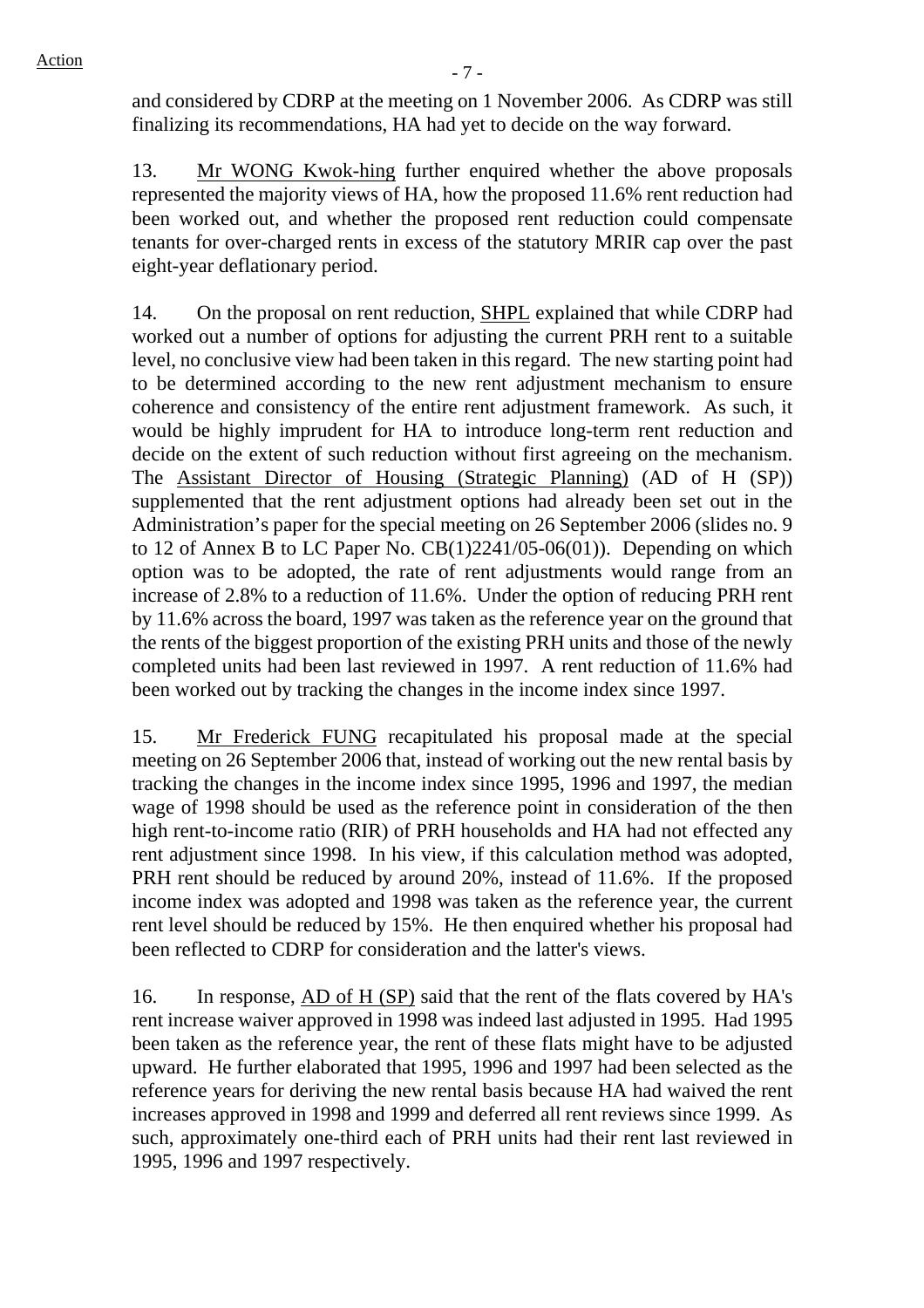Admin.

17. Mr Frederick FUNG pointed out that instead of looking at the rent level in determining the reference year, HA should look at tenants' affordability. According to him, HA's decision to waive rent increases approved in 1998 had been made in recognition of tenants' then inability to afford the approved increases. He urged the Administration to give regard to tenants' interests instead of those of HA. In response, SHPL said that HA's decision to waive the rent increases was made taking into account a number of factors. He stressed that the most important task for HA at the moment was to identify a rent adjustment option acceptable to the community.

18. In this connection, in order to ascertain the reason behind HA's decision to waive rent increases approved in 1998, the Chairman requested the Administration to provide HA's official announcement on the decision for members' reference. Mr Frederick FUNG agreed, and added that the Administration should also provide the minutes of meetings of HA covering the relevant discussion(s).

#### *The need to amend the Housing Ordinance*

19. Miss CHAN Yuen-han questioned the need to amend HO, pointing out that it could already allow for both increase and reduction in PRH rents*.* In response, SHPL explained that the surge in MRIR in the past years was attributable to a host of interwoven and complicated factors other than changes in rent levels and tenants' incomes. These included reduction in household size, a sharp growth in the number of tenants receiving Comprehensive Social Security Assistance (CSSA), etc. However, the existing statutory 10% MRIR cap effectively meant that, regardless of the above string of extraneous factors, PRH rent could only go down once the cap was exceeded. Given the significant financial implications and the statutory requirement that the policy of HA should be directed to ensuring that the revenue accrued from its estates should be sufficient to meet the recurrent expenditure on the estates, it was necessary to amend HO to remove the statutory MRIR cap to allow for the proper operation of the rent adjustment mechanism. It remained the Administration's intention to introduce the amendment bill to LegCo in early 2007.

20. Miss CHAN Yuen-han pointed out that HA had not introduced rent reduction not due to constraints of HO but because the Administration had found the statutory 10% MRIR requirement unacceptable. She opined that the Administration's proposal to amend HO was a means to evade from complying with the requirement and hence rent reduction. She considered such an approach undesirable and re-iterated her request that the Administration should reduce PRH rent immediately before reviewing the rent adjustment mechanism.

21. In reply, SHPL said that if the MRIR was to be brought down to a level not exceeding 10%, rent reduction of more than 30% would need to be introduced and that would not be reasonable and acceptable to the community. Moreover, by taking various measures such as rent waiver and enhancement to the Rent Assistance Scheme, HA had already made every effort to help relieve the financial burden of tenants notwithstanding the various constraints it faced, particularly the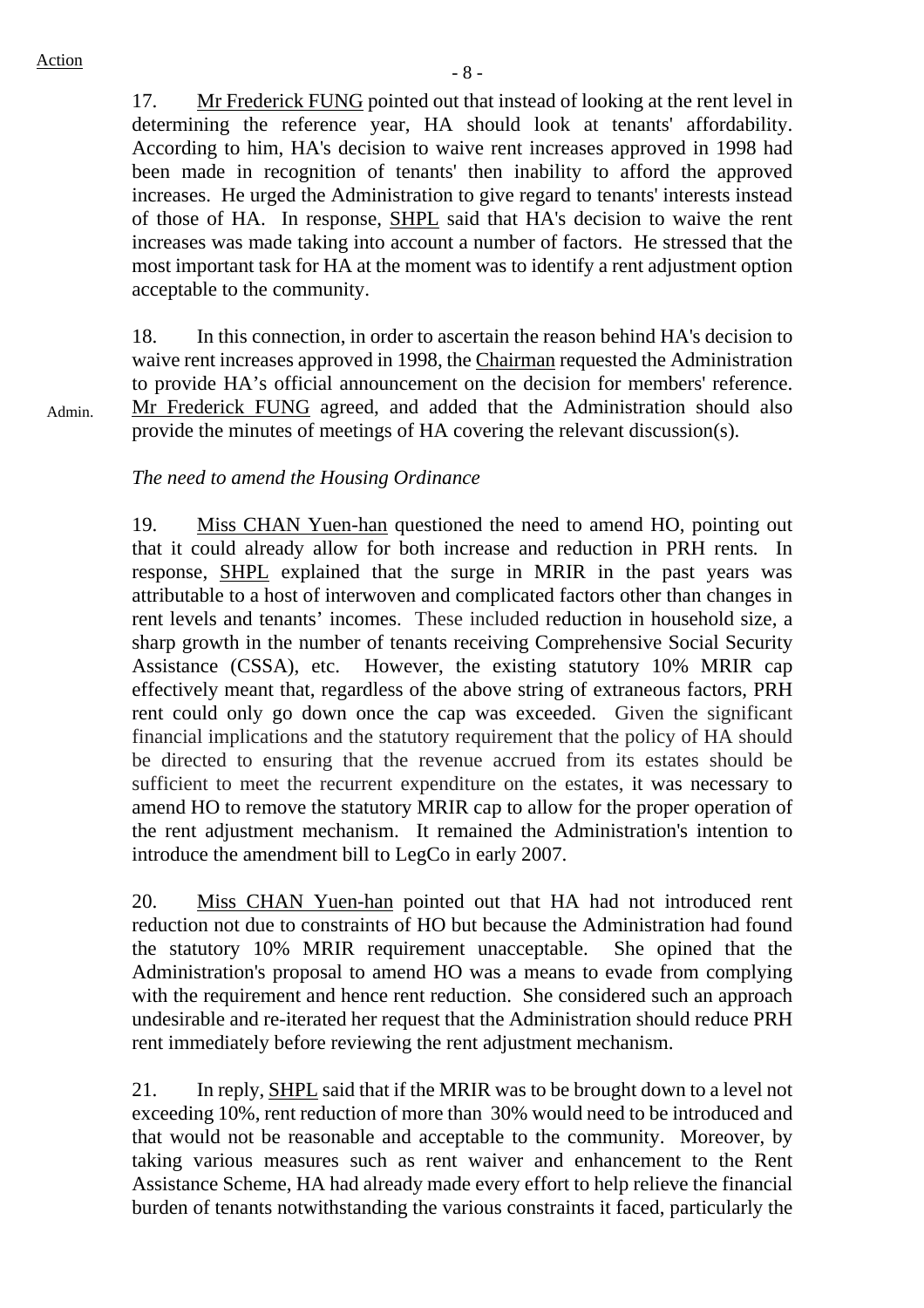then on-going judicial review of HA's decisions to defer rent reviews*.* The proposal for introducing a new rent level in parallel with a new rent adjustment mechanism was a practical and prudent approach to deal with the problems associated with the MRIR cap.

22. Mr LEUNG Kwok-hung echoed the view that there was no need to amend HO. As evidenced by increases in PRH rents in the past when the incomes of the general public increased, he pointed out that the ordinance could already provide for both upward and downward adjustments in rent. In response, SHPL clarified that when he said rents could only be reduced under HO, he was referring to the current circumstances where the MRIR had already exceeded 10%, so that unless the statutory MRIR provisions were suitably amended, HA would continue to be stuck in the current unsatisfactory and unsustainable situation where rents could only go down but not go up in the foreseeable future.

# *Parallel introduction of the new rent level and the new rent adjustment mechanism*

23. Mr LEUNG Yiu-chung pointed out that the proposed parallel introduction of a new rent level and a new rent adjustment mechanism was undesirable and would damage the relationship between the legislature and the executive authorities. He further queried whether the "bundling" approach was proposed due to concern about lack of support for the new rent adjustment mechanism, so that the Administration was concerned that LegCo would not pass the amendment bill after implementation of rent reduction. He emphasized that reduction in PRH rent had been long overdue given the current high MRIR figures. He also cast doubt on whether views of HA members were really so diverse that rents could not be reduced until some consensus was reached.

24. In response, SHPL re-iterated that the new rent level should be determined according to the future rent adjustment mechanism in order to ensure coherence and consistency of the entire rent adjustment framework. He also said that HA members had diverse views over the issue of rent reduction. Nonetheless, he was hopeful that a consensus could be reached within HA.

25. Mr LEUNG Yiu-chung was unconvinced that there was no majority view on the rent adjustment option within HA so that rent reduction had to be put on hold pending the introduction of a new rent adjustment mechanism. He still considered the "bundling" arrangement a means to secure support for the amendment bill. The Chairman shared the views. In response, SHPL said that CDRP had worked out the different rent adjustment options carefully and there were sound justifications for each option. HA would take a view on the option to be adopted at its coming meeting. There would be ample opportunities for LegCo Members to examine the amendment bill during the bills committee stage.

26. Mr LEUNG Kwok-hung considered the proposals of excluding CSSA recipients and tenants paying additional rents from the calculation of MRIR and introducing exclusive rent unreasonable. He pointed out that even if these proposals were implemented, the MRIR would still exceed the statutory 10% cap,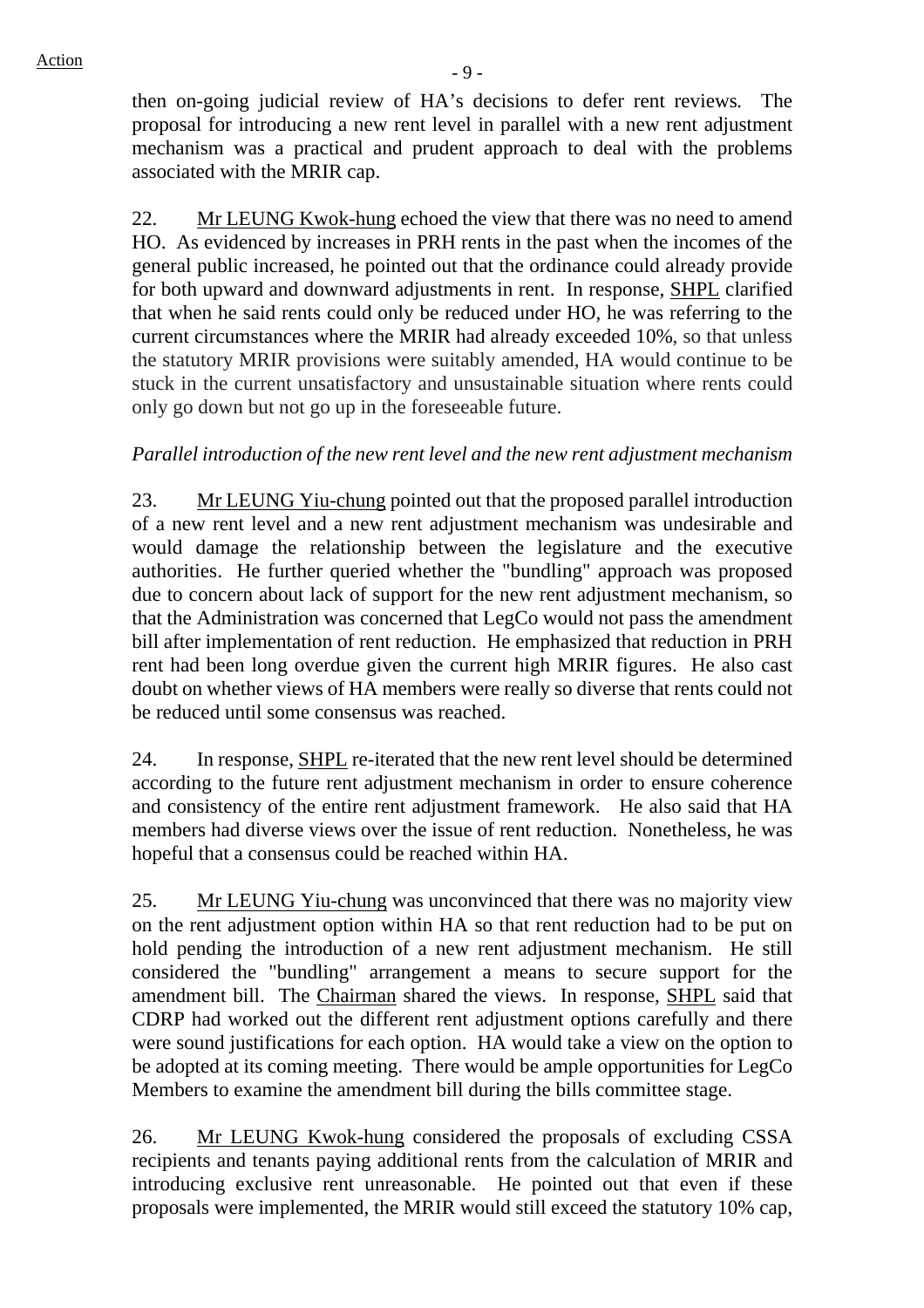thereby highlighting the need for HA to reduce PRH rents without further delay. In his view, by insisting to adopt the "bundling" approach despite grave public concerns, the Administration was in effect blackmailing LegCo Members to pass the amendment bill in exchange for an early rent reduction. He urged Members to note the views of PRH tenants and to oppose the amendment bill.

#### *Other views and concerns*

27. Mr LEUNG Kwok-hung questioned the effectiveness of CDRP in representing the interests of PRH tenants, pointing out that none of its members were PRH tenants but, as he observed, all were pro-Government. While disagreeing with Mr LEUNG's views, SHPL pointed out that one of CDRP members, Ms LUI Lai-bing, was a PRH tenant when she was appointed.

28. The Chairman pointed out that the MRIR benchmark of 18.5% for newly completed PRH estates of an allocation standard of 7 square metres Internal Floor Area (IFA) per person was well above the overall statutory 10% MRIR cap. As a result, the rent charged for some new units was over \$3,000, which was close to the rent level for comparable accommodation in the private market. He expressed concern about the high rent level for new PRH estates and enquired about how rent for new PRH units would be set under the proposed rent adjustment mechanism. In reply, SHPL highlighted HA's efforts in enhancing the quality of PRH, in particular improvement in flat size and hence increase in IFA per person. He emphasized that whether the rent charged for a PRH unit was reasonable should be examined with regard to a number of factors, such as location, supporting amenities and size. He however assured members that tenants having affordability problem could choose flats of cheaper rents, and the Rent Assistance Scheme was in place to help tenants in genuine needs.

29. The Chairman recalled that even in 1998 and 1999, MRIR of new PRH units was already as high as 14% to 15%. He was concerned that the present figure might reach 17% to 18% given the above higher MRIR ceiling for new units. In response, AD of H (SP) advised that currently only three-bedroom PRH units in urban estates would charge rent over \$3,000. However, in recognition of the decrease in number of large households, HA had stopped construction of large PRH units. At present, new PRH estates mostly consisted of one-bedroom or smaller units. The rent for such units, even if in urban estates, was mostly below \$2,000. For new units in the New Territories, the rent would be even lower. While the MRIR for new PRH units would vary between 13% and 17% depending on the location of the estates, the figure had never exceeded the cap of 18.5%. The current rent level for new PRH units was considered within tenants' affordability. As regards fixing of rent for new PRH units in the future, AD of H (SP) said that the new rent adjustment mechanism would be applied in adjusting the best rents for newly completed PRH estates.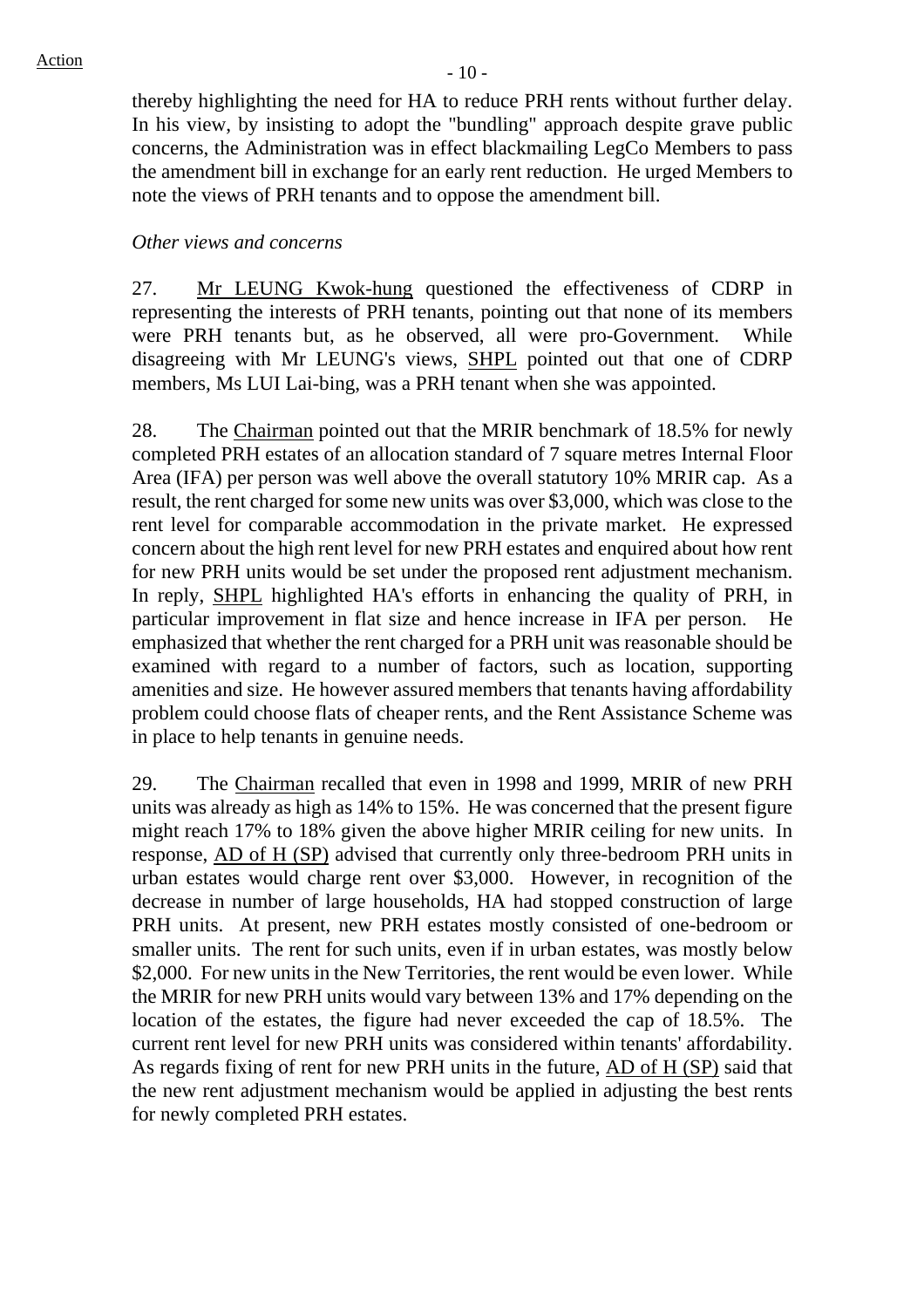# **V Marking Scheme for Estate Management Enforcement in Public Housing Estates**

| (LC Paper No. $CB(1)212/06-07(03)$ -- Information paper provided by the |                                      |
|-------------------------------------------------------------------------|--------------------------------------|
|                                                                         | Administration                       |
| LC Paper No. $CB(1)212/06-07(04)$                                       | -- Background brief on "Marking"-    |
|                                                                         | Scheme for Estate Management         |
|                                                                         | Enforcement in Public Housing        |
|                                                                         | Estates" prepared by the Legislative |
|                                                                         | Council Secretariat)                 |

## Presentation by the Administration

30. At the invitation of the Chairman, the Deputy Director of Housing (Estate Management) (DD(EM)) gave a power-point presentation on the progress in implementing the Marking Scheme for Estate Management in Public Housing Estates (the Marking Scheme) and new improvement measures. He took members through the salient points, as follows:

- (a) The Marking Scheme was first introduced in August 2003 (the Scheme was known as "Marking Scheme for Tenancy Enforcement in Public Housing Estates" when first introduced in 2003) to strengthen enforcement against hygiene-related offences in PRH. Currently, the misdeeds covered by the Marking Scheme were categorized into four groups in accordance with the seriousness of their consequences and potential nuisance to the living environment, with Category A, B, C and D misdeeds carrying 3, 5, 7 and 15 penalty points respectively. Accumulation of 16 points or more within two years would lead to termination of tenancy. Points accumulated under the Marking Scheme would be purged upon expiry of a two-year validity period.
- (b) From August 2003 to 31 August 2006, 5 048 allotments of penalty points involving 4 889 households had been made. Of them, 148 households had accumulated 10 penalty points or more. So far, 8 households had accrued 16 or more points. Misdeed of "Littering" and "Spitting in public areas" continued to be the most frequently committed offences with 3 878 and 906 cases respectively. Misdeeds for which a large number of verbal warnings had been given were "Utilizing laundry pole-holders for drying floor mop"(1 727 cases), "Obstructing corridors or stairs with sundry items"(1 744 cases), "Drying clothes in public areas"(464 cases), and "putting dripping flower pots or dripping laundry at balconies"(396 cases).
- (c) The Marking Scheme would be revised to include the following three new misdeeds -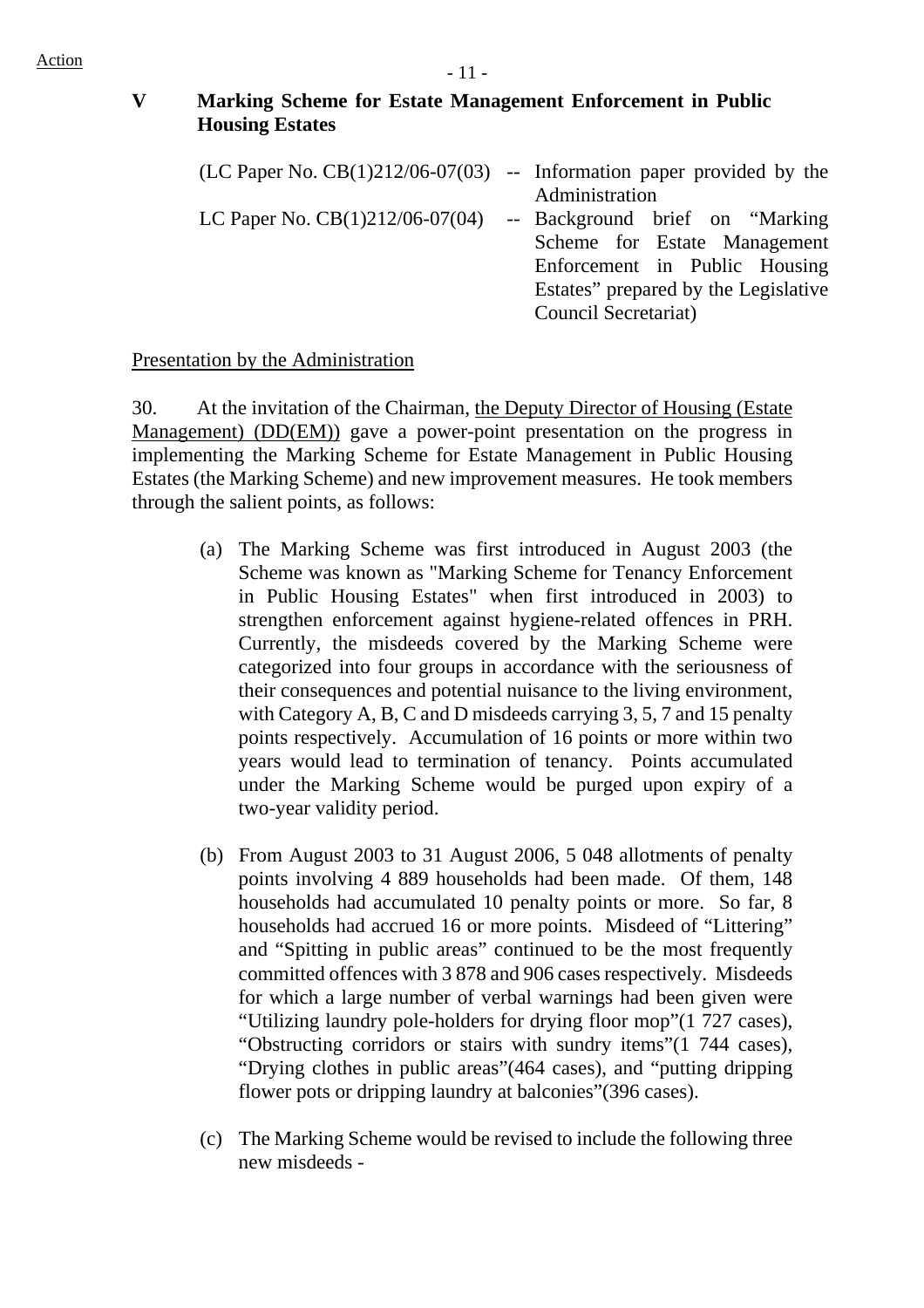*(i) Smoking or carrying a lighted cigarette in enclosed common areas includin*g *public lifts, lift lobbies, corridors and staircases, etc in a domestic building"* 

"Smoking or carrying a lighted cigarette in public lift" was made a misdeed carrying 5 penalty points in 2005. The restriction on smoking was extended to cover enclosed common areas including lift lobbies, corridors and staircases in a domestic building in line with the Administration's initiative to extend the statutory smoking ban through enactment of the Smoking (Public Health) (Amendment) Bill 2005 to be implemented on 1 January 2007. The misdeed would likewise carry 5 points.

*(ii) Causing noise nuisance* 

In view of the increasing concern over the large number of complaints on excessive noise causing nuisance, "Causing noise nuisance" was included under the Marking Scheme as a misdeed carrying 5 points. "A reasonable man approach" would be adopted in ascertaining whether the noise was acceptable. Estate management staff, upon receiving a complaint, would go in pairs to the scene to ascertain whether the noise was unacceptable.

*(iii) Damaging or stealing Housing Authority's property* 

Having regard to the increasing incidents of vandalism or thefts of estate facilities, compromising residents' safety, adversely affecting the estate environment and requiring immediate and costly repairs, "Damaging or stealing the Housing Authority's property" was made a misdeed under the Marking Scheme to be allotted 7 penalty points without warning. In addition, thefts would be reported to the Police for appropriate action.

- (d) Penalty points for "Accumulating a large quantity of refuse or waste inside leased premises, creating offensive smell and hygienic nuisance" would be increased from 5 to 7 points to commensurate with the seriousness of the misdeed in producing continuous hygiene-related nuisances, endangering home safety and increasing fire risk.
- (e) Throwing objects from height which undermined environmental hygiene and threatened personal safety would be categorized into two different misdeeds according to the seriousness of the possible consequences. "Throwing objects from height that jeopardize environmental hygiene" would carry 7 penalty points, and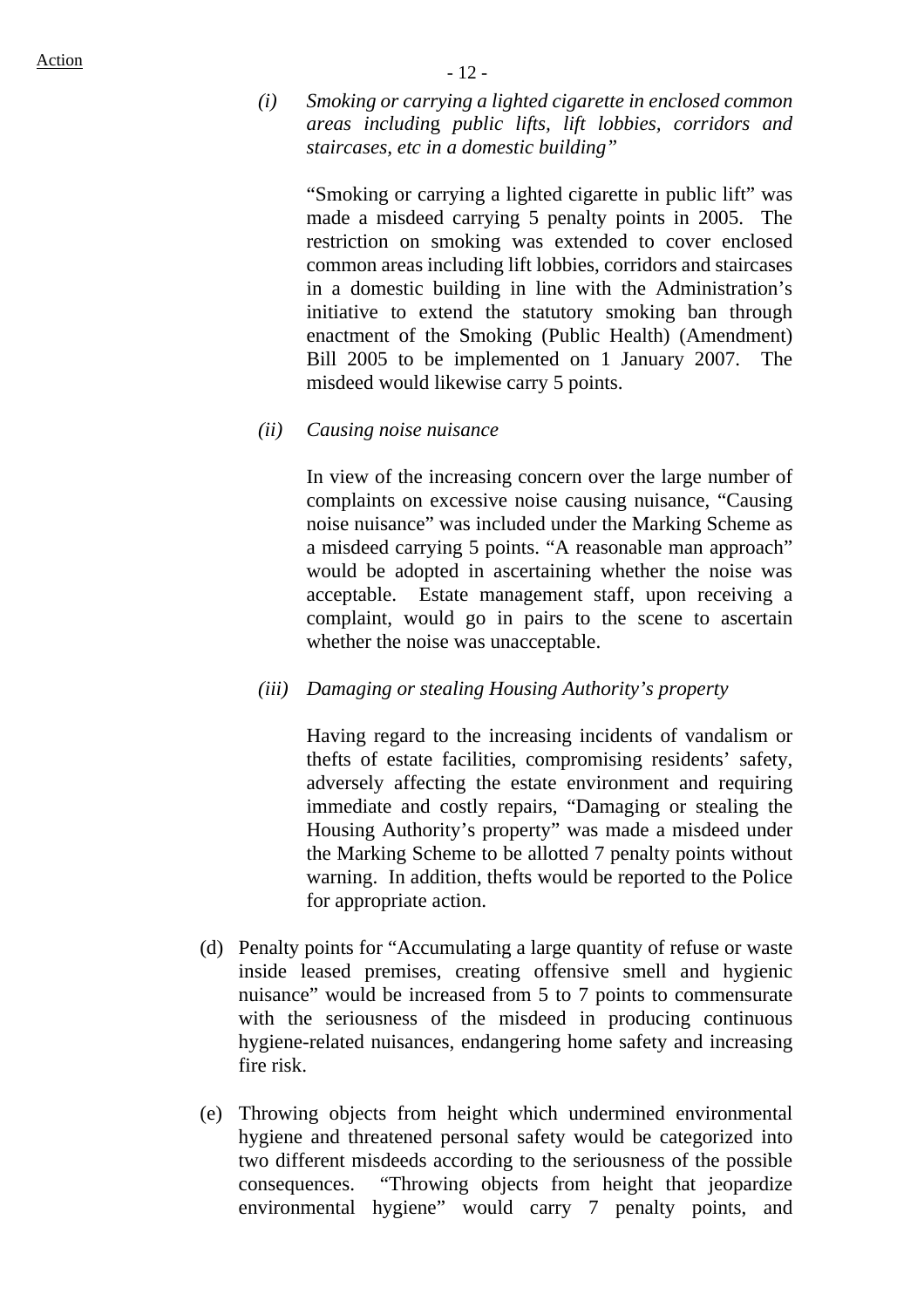"Throwing objects from height that may cause danger or personal injury" would carry 15 penalty points. For households that threw sharp or heavy objects such as furniture, choppers, knives and scissors etc. from height that might cause injury or death or the misdeed had led to casualties, the tenancy would be terminated.

- (f) As tenants were generally familiar with the Marking Scheme, the warning mechanism would be further streamlined under which only one written warning would be issued before allotment of penalty points. Enforcement staff would give verbal warning to the tenant committing the misdeed on the spot, to be followed by a written warning. Penalty points would be allotted upon repeat and all subsequent recurrence of the same misdeed.
- (g) The above improvement measures would take effect on 1 January 2007. Public Housing Recurrent Survey 2006 found that 96.6% of the tenants were aware of the Marking Scheme and HA would gear up the publicity efforts through estate newsletter, leaflets, posters, the Housing TV Channel, radio publicity and departmental hotline to ensure that tenants fully understood its operation.

(*Post-meeting note*: The hard copy of the power-point presentation material was circulated to members vide LC Paper No. CB(1)241/06-07 on 7 November 2006.)

#### Discussion

## *The new misdeed on "Smoking or carrying a lighted cigarette in enclosed common areas includin*g *public lifts, lift lobbies, corridors and staircases, etc in a domestic building"*

31. While expressing support to extending the restriction on smoking to enclosed common areas covering lift lobbies, corridors and staircases in a domestic building, Mr WONG Kwok-hing enquired about how the Administration could effectively enforce the misdeed. DD(EM) informed that since the misdeed "Smoking or carrying a lighted cigarette in public lifts" took effect on 1 January 2006, 14 cases had been allotted with penalty points as at 31 August 2006 and there had been considerable improvement in the cleanliness in lifts. PRH tenants in general supported the extension of the restriction on smoking. As regards enforcement, estate management staff would continue to rely on the existing monitoring systems, including closed circuit televisions (CCTVs), report by tenants on breaches, and patrol in estates to facilitate surveillance and enforcement.

32. Mr Tommy CHEUNG enquired about the definition of "enclosed common areas" and whether ventilated corridors in public housing estates, which were partly enclosed, would be regarded as enclosed areas. He cautioned that ambiguity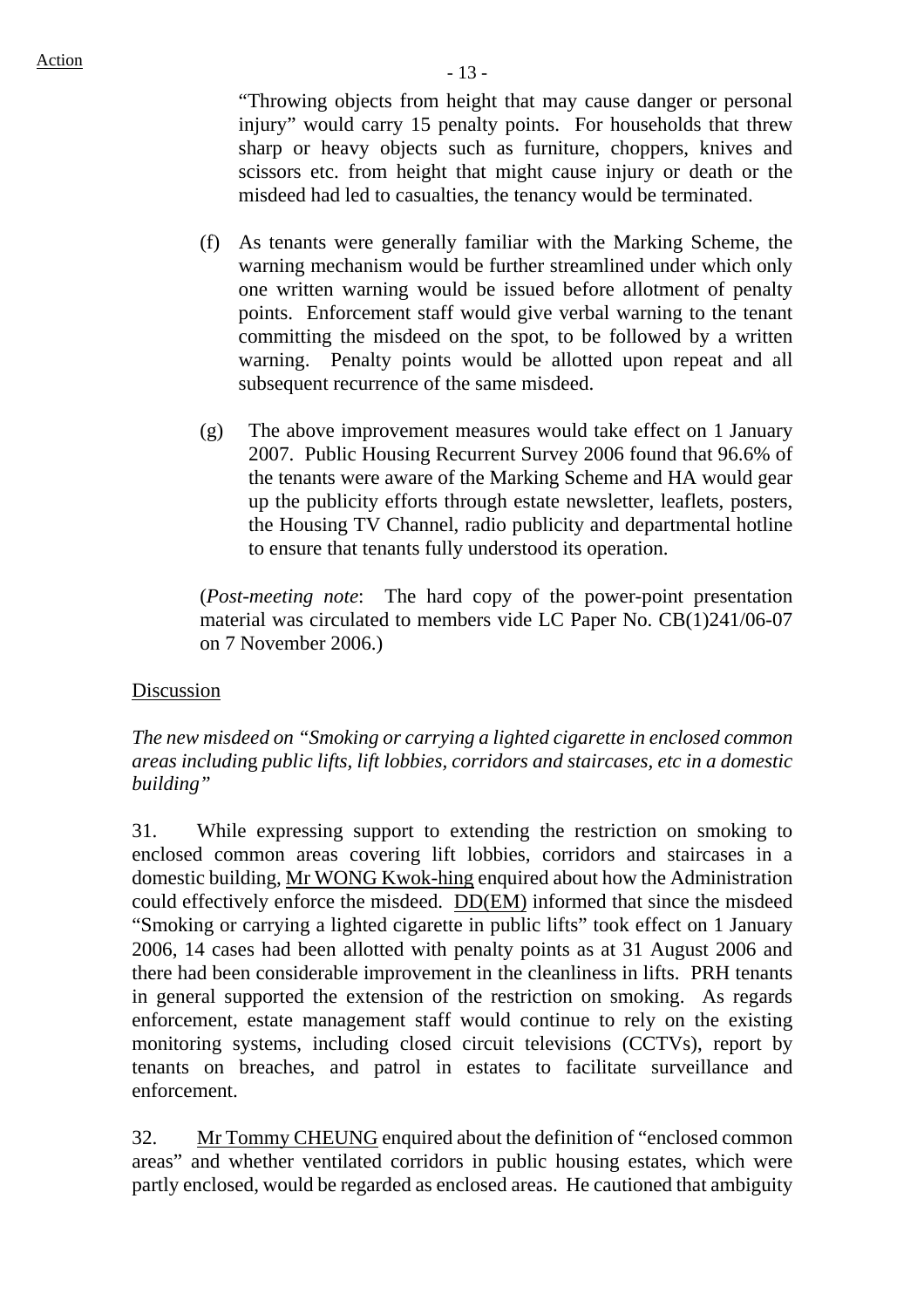over the definition might lead to difficulties in enforcement in the future. DD(EM) clarified that having consulted the Health, Welfare and Food Bureau, it was confirmed that covered places were to be regarded as enclosed areas and hence, ventilated corridors in public housing estates fell within the definition of "enclosed common areas" where smoking would be prohibited. He stressed that this was in line with the legislative intent of the statutory smoking ban applicable to a domestic building to be effective from 1 January 2007. He said that the Administration would be prudent in taking enforcement action and that legal opinion would be sought if necessary to ensure consistency with the government's overall enforcement policies and principles.

#### *The misdeed of "Accumulating a large quantity of refuse"*

33. Mr WONG Kwok-hing welcomed the improvement measure to raise the penalty points for the misdeed of "Accumulating a large quantity of refuse or waste inside leased premises, creating offensive smell and hygienic nuisance". However, he stressed the need for the Housing Department (HD) to take prompt action to clear the accumulation of refuse to avoid continued hygiene-related nuisances to the neighbours and enquired about new measures to be taken to expedite such operations. In reply, DD(EM) said that since the implementation of the Marking Scheme in August 2003, 50 warnings had been issued in respect of the misdeed, and there had been 32 cases of point allotment with 18 cases still valid. He assured members that HD took the matter seriously and recognized the importance of taking effective enforcement actions against the misdeed. He added that the increase of penalty points for the misdeed from 5 to 7 and further streamlining of the warning mechanism to comprise one written warning only would help reduce the warning period and speed up enforcement action on repeated offenders.

#### *The misdeed of "Throwing objects from height"*

34. Noting the serious consequence of the misdeed of "Throwing objects from height", Mr WONG Kwok-hing enquired how HD would strengthen enforcement on the misdeed. Pointing out that the misdeed was a frequently committed offence and was almost a daily occurrence in most housing estates, the Chairman questioned why there were only 63 cases of point allotment for the misdeed during the period from August 2003 to August 2006. He urged that HD should step up enforcement actions and strengthen enforcement measures against the misdeed.

35. While acknowledging the difficulties in monitoring and taking enforcement action against the misdeed,  $DD(EM)$  stressed that the Administration recognized the need for stepping up effective surveillance and rigorous enforcement actions in consideration of the great threat to public safety. He advised that HD had taken measures to strengthen monitoring of the misdeed to enable more vigorous and effective enforcement. For instance, digital CCTVs were installed at rooftops in housing estates to monitor the situation and retired police officers were employed for undertaking surveillance actions. As a result of such efforts, since implementation of the Marking Scheme, 63 households had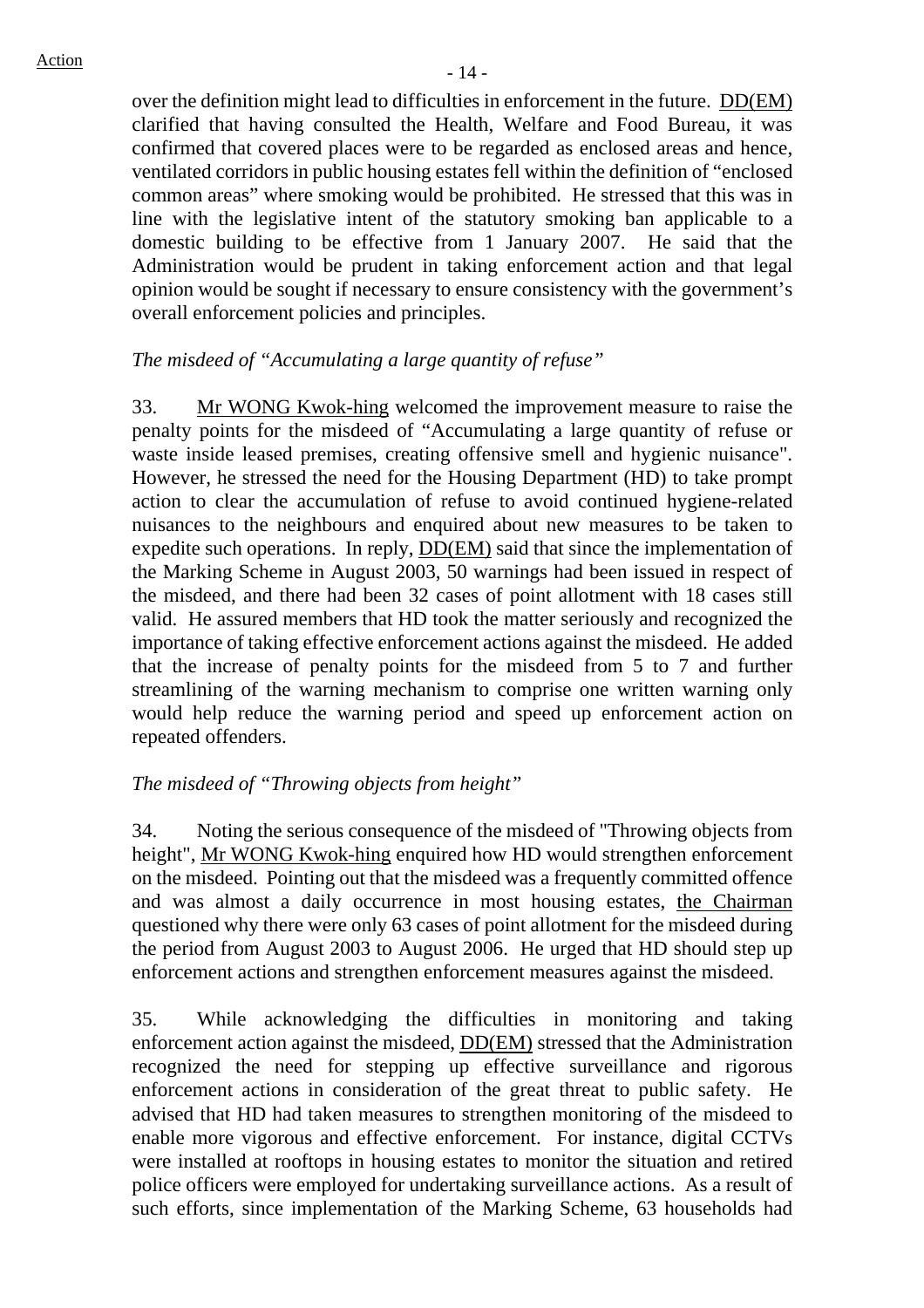been allotted penalty points for the misdeed with 32 cases still valid. Two households had been allotted with 15 penalty points. It was believed that the more stringent measure of terminating the tenancy for throwing heavy, sharp or large-sized objects like furniture, choppers, knives and scissors from height that were prone to cause injury and death, as well as for offences leading to casualties; coupled with existing measures of allotting 7 penalty points for the misdeed of "Throwing of objects from heights that would jeopardize environmental hygiene", and allotting 15 penalty points for the misdeed of "Throwing objects from heights that may cause danger or personal injury", would serve to tighten management control over the said misdeed and enhance the deterrent effect.

36. Mr LEUNG Kwok-hung opined that terminating the tenancy of repeated offenders of the misdeed of throwing objects from height would not solve the problem or put a stop to such misdeed. He suggested that consideration be given to erect covered walkways inside PRH to enhance safety for tenants, and to compel repeated offenders to receive counselling. The Chairman suggested that consideration might also be given to re-allocate repeated offenders of throwing objects with units in lower floors, such as ground floor or first floor. In this connection, DD(EM) said that there were cases where ex-tenants with tenancies terminated due to the misdeed of "Throwing objects from heights that may cause danger or personal injury" were allocated with interim housing in units on the ground or first floor of buildings.

## *The new misdeed of "Causing noise nuisance"*

37. On the new misdeed of "Causing noise nuisance", Mr Tommy CHEUNG was concerned that the "reasonable man approach" with no reference to any objective criteria, such as the measurement of decibel, would give rise to grey areas and inconsistency in enforcement, and would attract criticism that the assessment was arbitrary and unreasonable. DD(EM) explained that enforcement efforts would focus on noise nuisance occurred between 11 pm to 7 am. Upon receiving complaint about noise nuisance, two estate management staff would go in pairs to the scene to ascertain whether the noise was unacceptable. Verbal warning would be given on the spot if the noise was considered beyond a reasonable man's forebearance. At least one other household in the neighbourhood would be called upon to substantiate the complaint before a written warning was given to the offending tenant.

38. Mr Tommy CHEUNG remained unassured and re-iterated his reservation over the lack of objective criteria to help ensure consistency in enforcement and highlighting that the sensitivity to noise would be different among individuals. Mr Frederick FUNG and Mr Albert HO shared the concern about the lack of objective standard and guidelines for reference by enforcement staff. Mr Albert HO opined that the reliance on the subjective forebearance of four persons, i.e. two estate management staff, the complainant and another household in the neighbourhood, to decide whether the noise level was considered acceptable or excessive might be unfair to the household under complaint and might lead to disputes among parties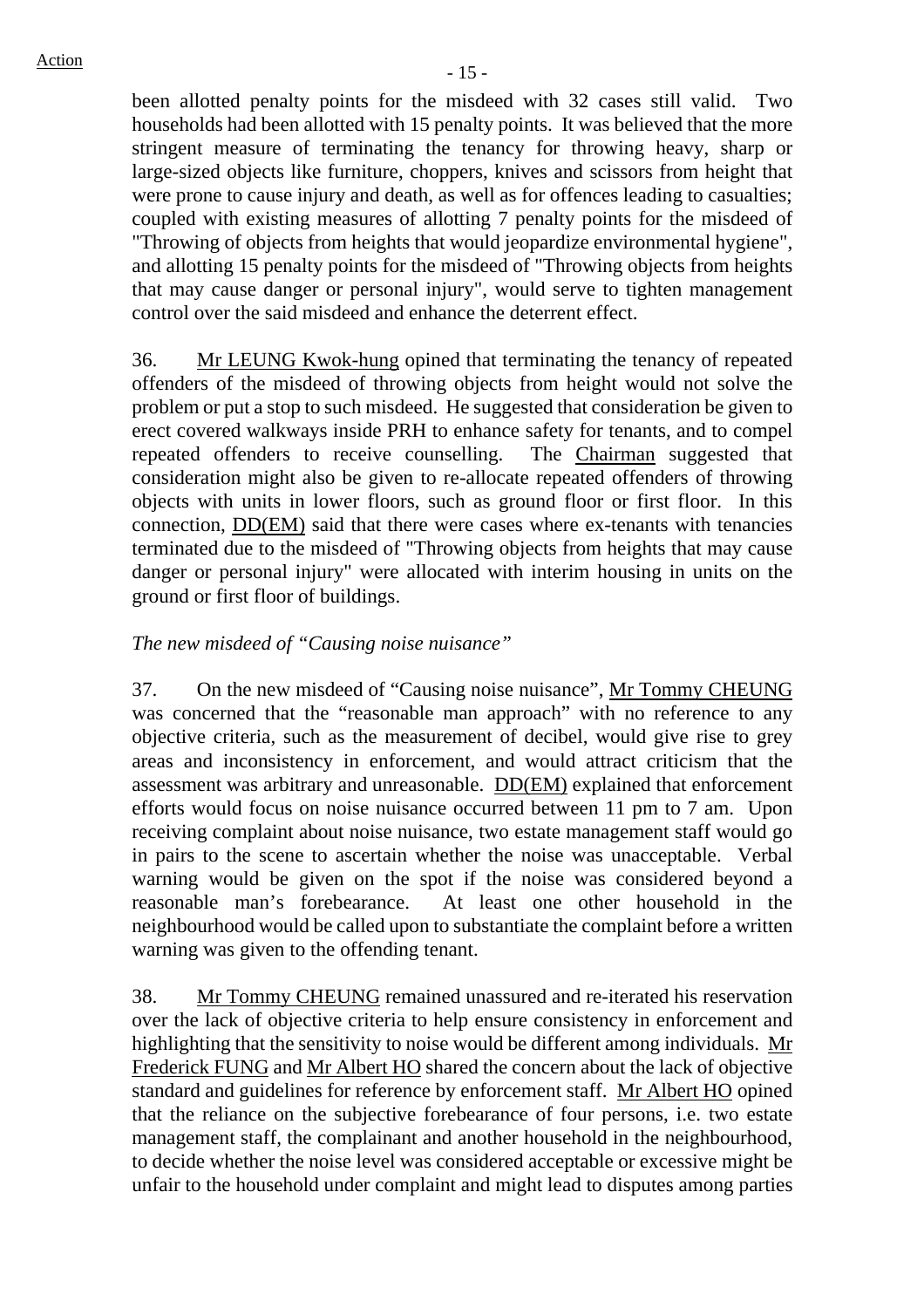concerned. Referring to the common law under which the defendant would be given the benefit of doubt, Mr LEUNG Kwok-hung cast doubt on the fairness of the "reasonable man approach" in the absence of the court in judging the relevant cases. He opined that the approach was impracticable and would create enforcement problems.

39. In reply, DD(EM) informed members that the Administration had explored options for ascertaining noise nuisance complaints, including the feasibility of using decibel to measure the noise level, and neighbourhood noise control measures and standards adopted in other countries and by the Environmental Protection Department. The current approach was in line with those adopted in some overseas countries where decibel was not used as a measuring criterion. He further explained that whether the noise level was considered acceptable depended very much on the background noise level, and cautioned that sole reference to a decibel measurement without regard to the varying level of background noise of different locations in the housing estates would lead to inconsistency in enforcement. As such, households on the low floors of buildings playing mahjong and those facing the road turning on the Hi-fi loud during night time might be considered acceptable while the same acts by households on high floors might constitute noise nuisance. While acknowledging members' concern that the assessment depended on four persons' subjective forebearance, DD(EM) stressed that this approach was consistent with the existing practice adopted by the Police in handling noise nuisance complaints and was also a common practice adopted by the management of private housing estates where such a complaint would be established upon two owners' consent. He held the view that the "reasonable man approach", whereby a written warning was given to the offending tenant only upon two estate management staff and tenants of two households considering the noise unacceptable, was a reasonable mechanism and would ensure credibility and fairness. He added that to ensure impartiality, an appeal mechanism was available for tenants to lodge appeal against HA's decision on tenancy termination. The Appeal Panel (Housing) would take into consideration the views of both the tenants and HD to make an impartial decision. With an allotment of 5 points for the misdeed, he assured members that termination of tenancy would only be effected upon repeat of the same misdeed for four times within two years. DD(EM) re-iterated that the Marking Scheme had the support of tenants and the public, and had been proven effective in making improvement in hygiene, cleanliness and safety in PRH estates. Since the implementation of the Marking Scheme, eight households were served with Notice-To-Quit. The decisions on termination of tenancy for these cases were regarded reasonable and appropriate by the public at large.

40. To address concern about inconsistency in enforcement against this misdeed, the Chairman suggested that consideration should be given to deploying more senior HD staff, such as in the rank of Housing Officer or Deputy Housing Manager to accompany the two estate management staff to the scene to ascertain the complaint upon the second time of the same misdeed before a written warning would be served on the offending tenants. Given the training received by senior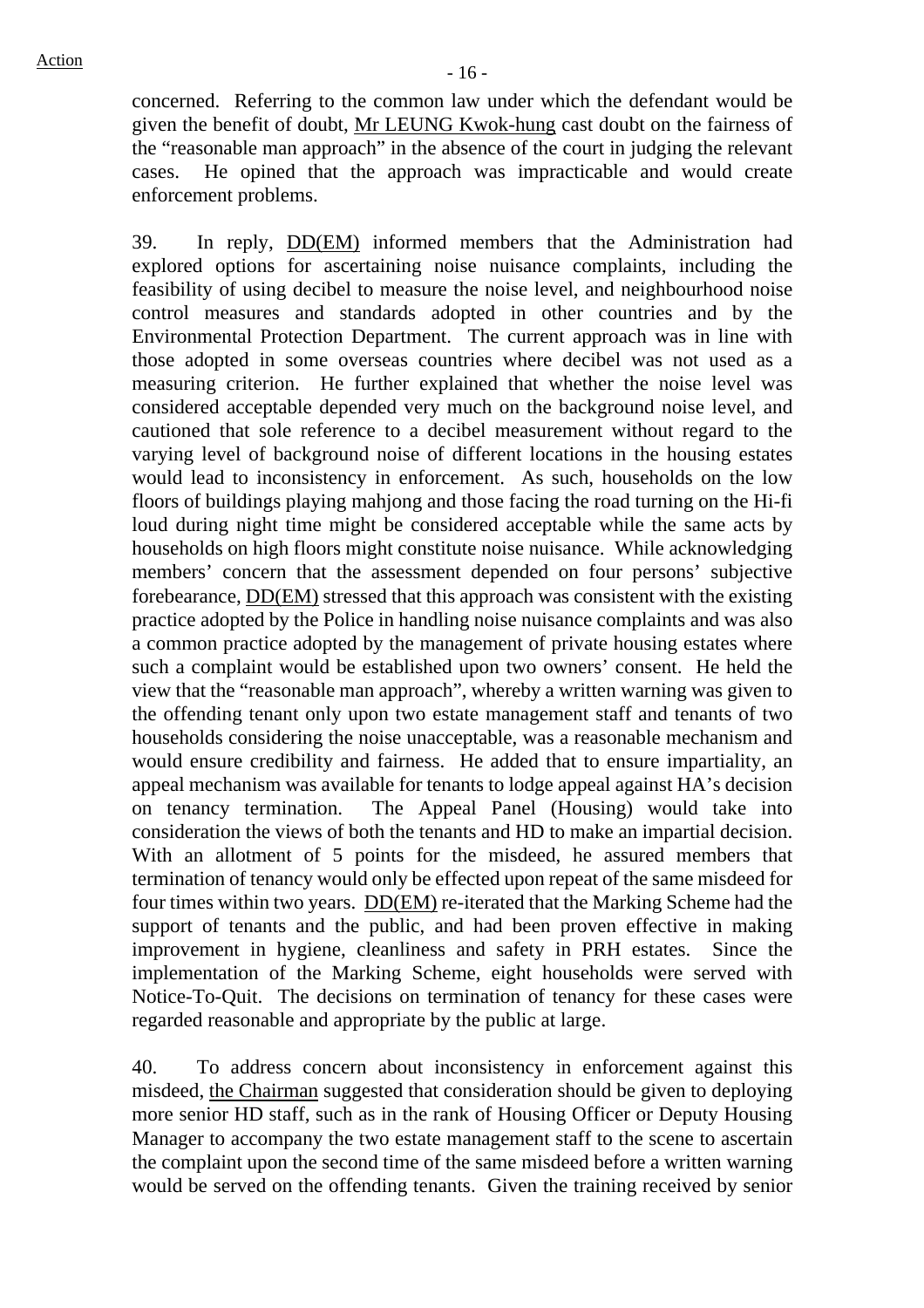staff and higher ability in handling conflict situations, the parties concerned would feel less aggrieved. DD(EM) noted the views.

## *Other enforcement concerns*

41. Noting that the Marking Scheme was only applicable to PRH estates while the estates under the Tenants Purchase Scheme (TPS) might not be subject to its purview, Mr Albert HO expressed concern about inconsistencies in enforcement in the two types of estates and enquired how the Administration could address the concern. DD(EM) advised that as TPS tenants were responsible for the management of their estates under the Deeds of Mutual Covenant, the Marking Scheme would apply to TPS estates where their Owners' Corporations decided to include the misdeeds in the Marking Scheme.

42. In response to Mr LI Kwok-ying's enquiry, DD(EM) confirmed that a tenant residing in one estate would not be held liable for misdeed committed in other estates.

*Concerns about holding the entire household liable for misdeed committed by individual household members and double penalty on households* 

43. Mr Federick FUNG re-iterated his concerns raised at previous meetings about unfairness to hold the principal tenant and the entire household liable for misdeed committed by an individual household member and questioned whether this would contravene basic human rights. There was also concern about double penalty on household members whereby penalty points were allotted under the Marking Scheme for acts which were already subject to fines and even criminal liability under various relevant laws. Mr FUNG opined that the policy was unacceptable and urged the Administration to conduct review on the matter.

44. Mr LEUNG Kwok-hung expressed grave reservation over holding the entire household liable for the misdeed of an individual member and maintained the view that the Administration should target at the individual for his misdeed instead of penalizing the entire family. He cautioned that in cases where the offender had mental illness or he or she was not on good terms with other household members, such approach would further worsen family relationship and create more disputes among household members. He considered it unfair to subject tenants to double penalty, and the penalization of the entire household too stringent. He further expressed dissatisfaction that by subjecting public housing tenants to double penalty, tenants were indeed discriminated for receiving subsidized housing.

45. Mr Li Kwok-ying considered that holding the entire household liable for the misdeed of one household member ran counter to HA's policy of providing housing for the needy. He cautioned that penalization of the entire household for misdeeds committed by an individual family member might be subject to judicial review (JR).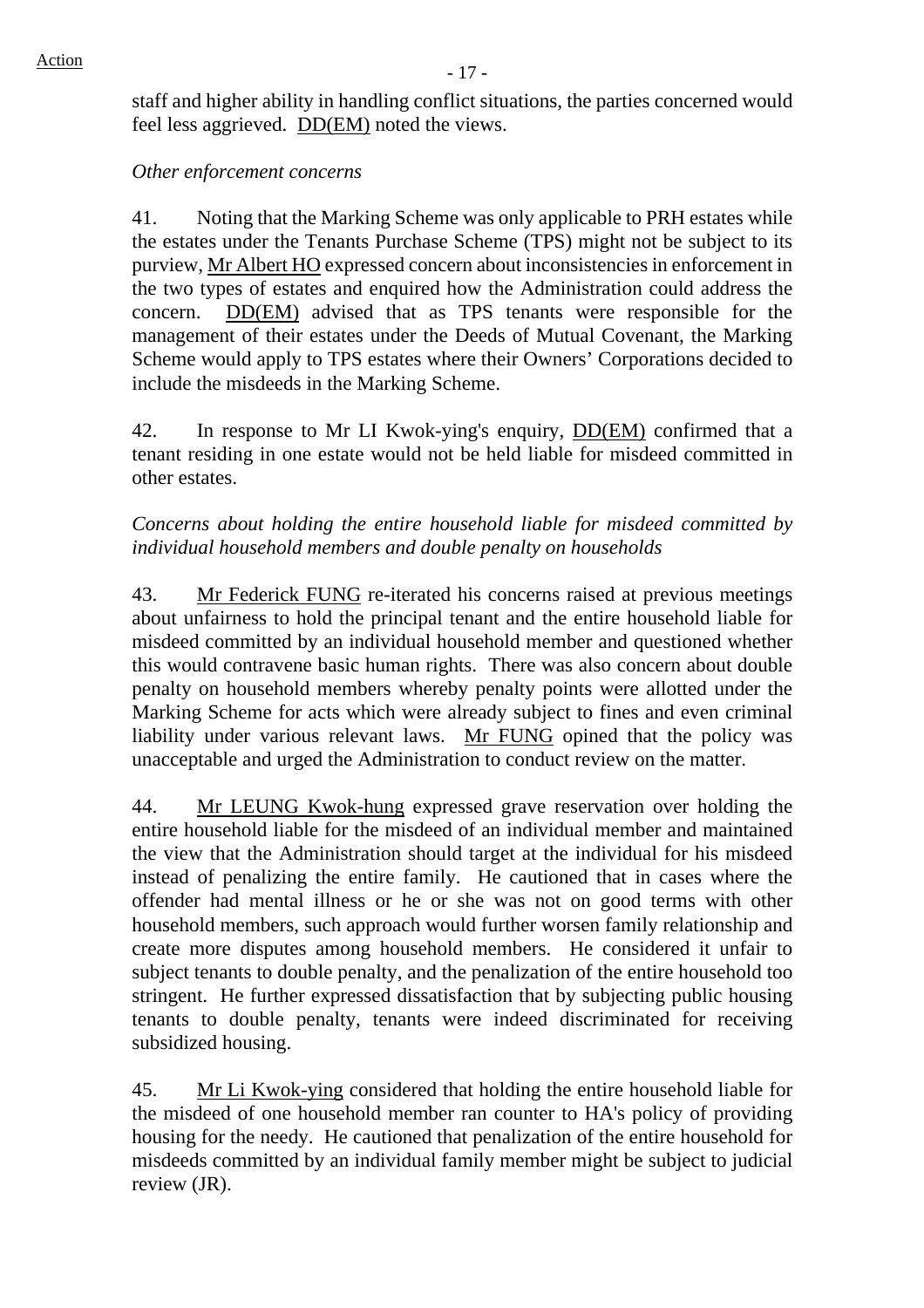46. In reply, DD(EM) said that similar concerns had been raised and discussed at previous meetings since 2003. He re-iterated that the tenancy agreement had clearly stipulated that a principal tenant and the entire household should be held responsible for all acts of or any breaches of tenancy conditions committed by his or her family members. Tenants' attention was drawn to the relevant terms and conditions therein when they entered into tenancy agreement with HA. It was hoped that by collective responsibility, improvement in management, cleanliness and safety in estate could be enhanced through co-operation and mutual support among household members. He said that the Marking Scheme, with 5 000 odd penalty point allotment cases since its implementation, was generally supported by the tenants and had not aroused dispute among family members. Moreover, no JR cases had been initiated so far. DD(EM) assured members that termination of tenancy agreement would only be effected in the event of repeated offences. Moreover, tenants so evicted who had a genuine need for housing would be offered interim housing to ensure that they would not be rendered homeless.

47. In summing up, the Chairman urged the Administration to seriously consider members' views and concerns.

## *Concern about smoking in parks within public housing estates*

48. The Chairman noted that smoking in parks within the public housing estates would not be subject to penalty points under the Marking Scheme. He pointed out that this was inconsistent with the legislative intent of the Smoking (Public Health) (Amendment) Bill passed recently to take effect from 1 January 2007. As parks in public housing estates were not under the management of the Leisure & Cultural Services Department (LCSD), if smoking in parks within the public housing estates was excluded from the Marking Scheme, smokers would smoke in parks within the housing estates in order to avoid prosecution. DD(EM) advised that although smoking in parks in the public housing estates was not included under the Marking Scheme and that no penalty points would be allotted for the act, the smoking ban under the Smoking (Public Health) (Amendment) Bill 2005 recently passed by the Legislative Council would be applicable to public areas in the public housing estates.

49. Mr Frederick FUNG echoed the concern about not including smoking in parks inside the public housing estates as misdeed under the Marking Scheme. He questioned whether designated officers could take enforcement action to prohibit smoking in parks within public housing estates. He pointed out that as District Councils (DCs) would be consulted on proposed designated smoking areas in parks under the management of LCSD, DCs should also be consulted on designated smoking areas in parks under the management of HD.

50. DD(EM) clarified that parks within public housing estates were public places. He confirmed that persons authorized for enforcing the amended law could take prosecution for breaches within the public housing estates. This was similar to the case whereby HD staff could, under delegated authority, take enforcement